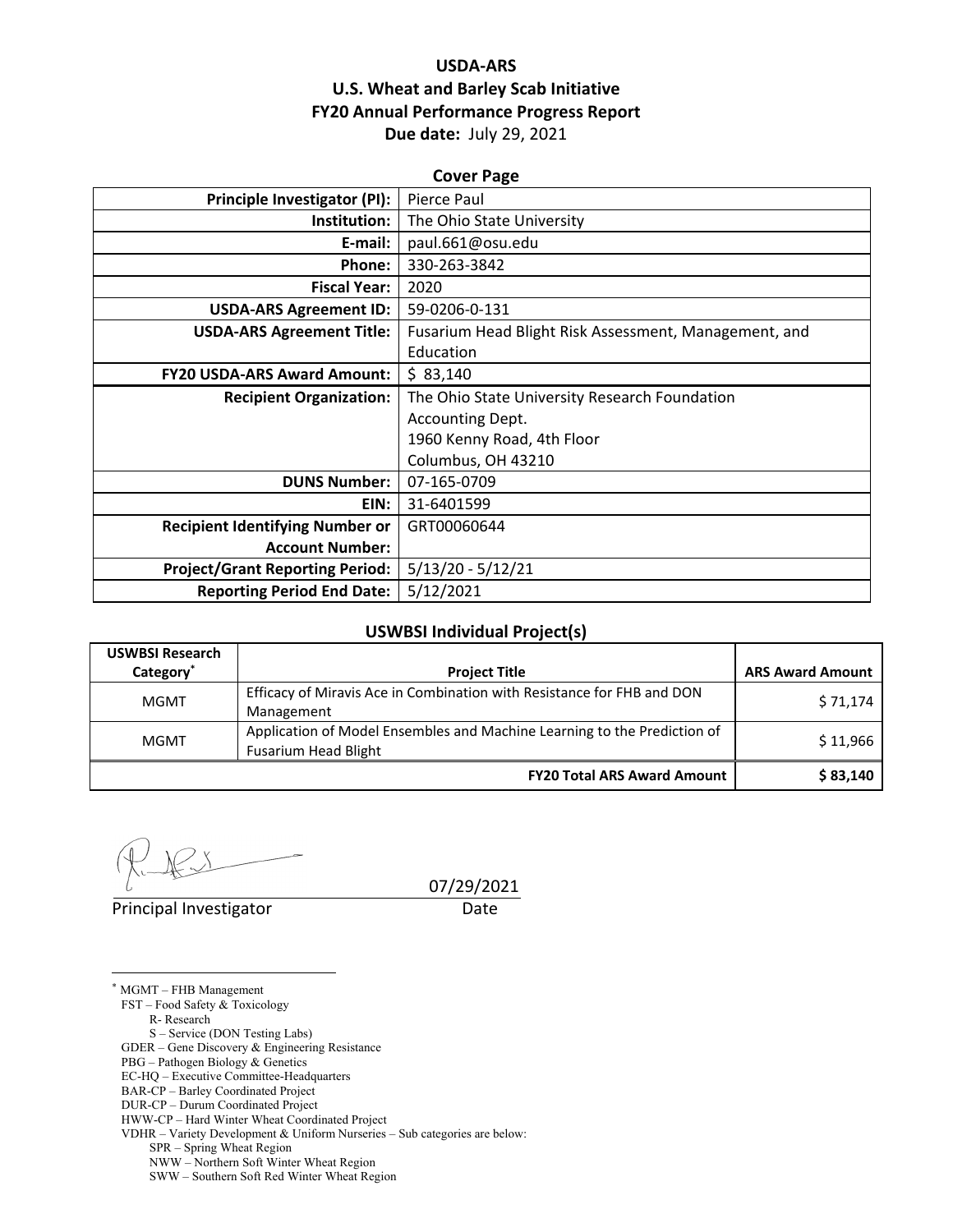## **Project 1:** *Efficacy of Miravis Ace in Combination with Resistance for FHB and DON Management*

## **1. What are the major goals and objectives of the research project?**

The overall goal of this project (as part of the FHB Integrated Management Coordinated Project [MGMT\_CP]) was to develop more robust "best-management practices" to provide producers with additional and more effective options for managing FHB and DON. The Ohio‐specific objectives were to:

- 1) Evaluate the integrated effects of fungicide treatment and genetic resistance on FHB and DON in soft red winter wheat (SRWW), with emphasis on a new fungicide, Miravis Ace,
- 2) Compare the efficacy of Miravis Ace® when applied at early heading or at anthesis to that of standard anthesis application of Prosaro® or Caramba®.
- 3) Compare the efficacy of single and sequential applications of Miravis Ace, Prosaro, Caramba, and tebuconazole against FHB and DON.
- 4) Determine the effects of rainfall timing, amount, and duration on the efficacy and residual life of Miravis Ace, Prosaro, and Caramba on wheat spikes.
- **2. What was accomplished under these goals or objectives?** *(For each major goal/objective, address these three items below.)*

## **a) What were the major activities?**

Three field experiments were conducted during the 2019‐2020 growing seasons in Ohio ‐ an integrated management (IM), a uniform fungicide trial (UFT), and a rainfast fungicide trial (RF). **IM** (**Obj 1**): The treatments were: 1) an untreated, inoculated check; 2) Prosaro at anthesis; 3) Miravis Ace at anthesis; 4) Miravis Ace at Feekes 10.3; 5) Prosaro at anthesis, non‐inoculated; and 6) an untreated, non‐inoculated check. Treatments were applied to replicate plots of four cultivars with different levels of resistance to FHB. **UFT** (**Obj 2** and **3**): Plots of susceptible cultivars were subjected to ten fungicide treatments: 1) an untreated check; 2) Prosaro at anthesis; 3) Caramba at anthesis; 4) Miravis Ace at Feekes 10.3; 5) Miravis Ace at anthesis; 6) Miravis Ace at anthesis followed by Prosaro at 4 days after anthesis (DAA); 7) Miravis Ace at anthesis followed by Caramba at 4 DAA; 8) Miravis Ace at anthesis followed by Folicur at 4 DAA; 9) Miravis Ace at 4 DAA and 10) Prosaro at 4 DAA. **RF** (**Obj 4**): Separate plots of a susceptible wheat cultivar were treated with Miravis Ace, Prosaro, or Caramba at Feekes 10.5.1, or left untreated, after which separate groups of plots were subjected to simulated rainfall treatments of different durations (15, 30, 60, and 120 min), beginning at different times (0, 15, 30, and 60 min) after fungicide application. In all trials, Prosaro, Caramba, Miravis Ace, and Folicur were applied at 6.5, 13.5, 13.7, and 4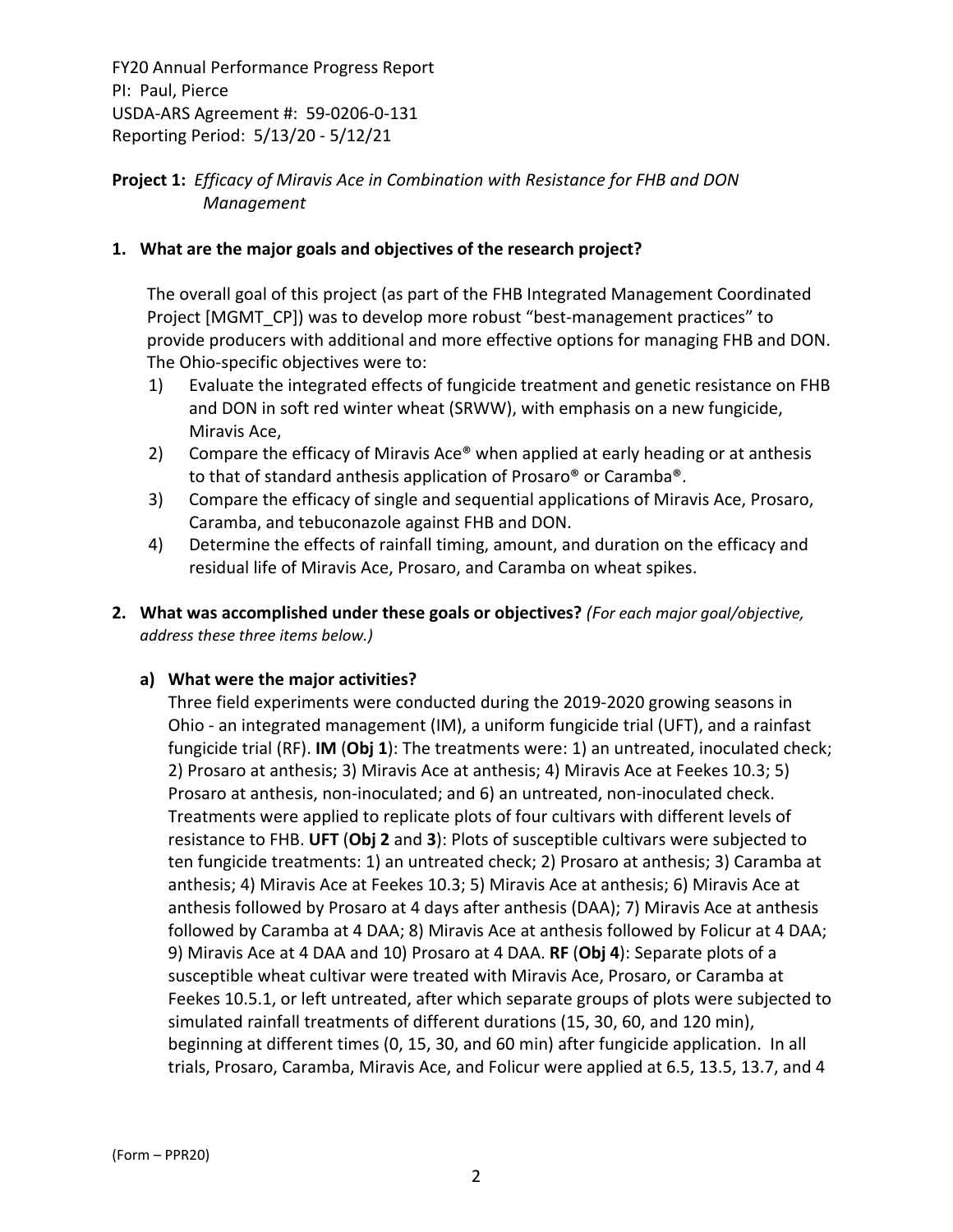> fl. oz./A, respectively, along with a non‐ionic surfactant and, FHB, DON, FDK, yield, and test weight data were collected and analyzed.

### **b) What were the significant results?**

**Obj 1:** All fungicide program x cultivar resistance combinations resulted in significantly lower mean FHB index (IND) and DON than the non-treated susceptible check (S CK). The early application of Miravis Ace (FK 10.3) had comparable mean IND to the anthesis application of Miravis Ace or Prosaro on the MR cultivars. However, on the S or MS cultivars, the early application of Miravis Ace had significantly higher mean IND. Mean DON was significantly higher for Miravis Ace at FK 10.3 then Miravis Ace or Prosaro at anthesis, regardless of cultivar. The highest mean percent control of both IND and DON relative to S\_CK was achieved when an anthesis application of Miravis Ace or Prosaro was combined with an MR cultivar.

**Obj 2 and 3:** All fungicide programs resulted in significantly lower mean IND and DON than the non-treated check (CK). Two-treatment programs with Miravis Ace applied at anthesis followed by Prosaro, Caramba, or Folicur at 4 days after anthesis (DAA) resulted in the highest percent reduction in IND and DON relative to CK. Among single‐ treatment programs, Miravis Ace at anthesis was the most effective against IND and DON, performing significantly better that Miravis Ace at early heading (FK 10.3) or after anthesis, Prosaro at or after anthesis, or Caramba at anthesis. The least effective single‐treatment program against IND and DON was Miravis ace at FK 10.3.

**Obj 4:** On average, fungicide treatments with Induce reduced FHB index (IND) by 63 to 86% and DON by 53 to 64%. When applied with the surfactant, the performance of the three fungicides was fairly consistent across rainfall treatments. For DON, percent control (C) ranging from 48 to 68% across rainfall durations and 47 to 66% across rainfall start times. However, efficacy was substantially lower (C < 40% for both IND and DON) when the fungicides were applied without the surfactant and plots were subjected to 120 min of simulated rainfall, beginning immediately after the treatment was applied.

#### **c) List key outcomes or other achievements.**

Another season of data was successfully generated showing that for:

**Obj:** management programs consisting of Miravis Ace or Prosaro applied at anthesis to MR cultivars were the most effective against both IND and DON, whereas programs that included an early‐heading (FK10.3) application of Miravis Ace were the least effective.

**Obj 2** and **3:** Miravis Ace applied at anthesis outperformed Prosaro and Caramba in terms of percent control of both IND and DON, but this same fungicide was the least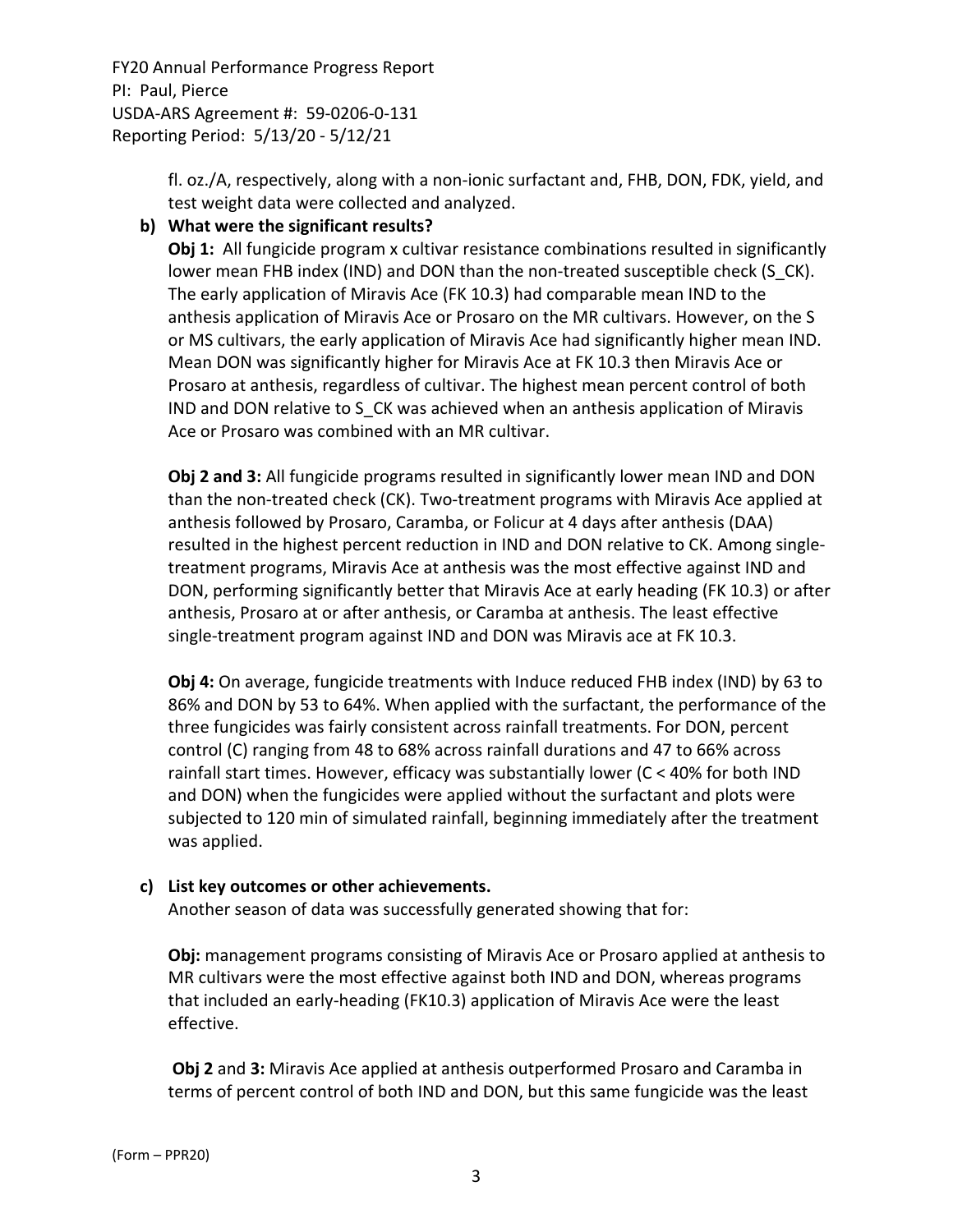> effective of the tested treatments when applied at FK 10.3; and all tested twotreatment fungicide programs outperformed most single‐treatment program in terms of percent control of IND and DON relative to the check. The exception was Miravis Ace alone at anthesis, which was just as effective as Miravis Ace at anthesis followed by a DMI four days after anthesis.

> **Obj 3:** Prosaro, Caramba, and Miravis Ace were very rainfast once applied with Induce.

## **3. Was this research impacted by the COVID‐19 pandemic (i.e. university shutdowns and/or restrictions, reduced or lack of support personnel, etc.)? If yes, please explain how this research was impacted or is continuing to be impacted.**

Greenhouse/growth chamber experiments designed to evaluate the effects of infection and fungicide application timing (relative to Feekes 10.5) on FHB development, DON contamination of grain, and fungicide efficacy against both response in winter malting barley were compromised by university shutdowns and hiring freeze. These trials were planned for winter 2019 to early spring 2020 and winter 2020 to early spring 2021. COVID‐ related restrictions compromised research during both of these periods.

#### **4. What opportunities for training and professional development has the project provided?**

A Post‐doc, Research Assistant, and a graduate student contributed to this project. In addition to learning how to establish experiments and collect data to evaluate integrated management programs for FHB, they all learned basic data analysis and contributed to the preparation of abstracts and posters presented at the Scab Forum and the APS meeting.

#### **5. How have the results been disseminated to communities of interest?**

Results were disseminated by way of posters and abstracts at scientific meetings, electronic newsletter articles, and extension talks and field days.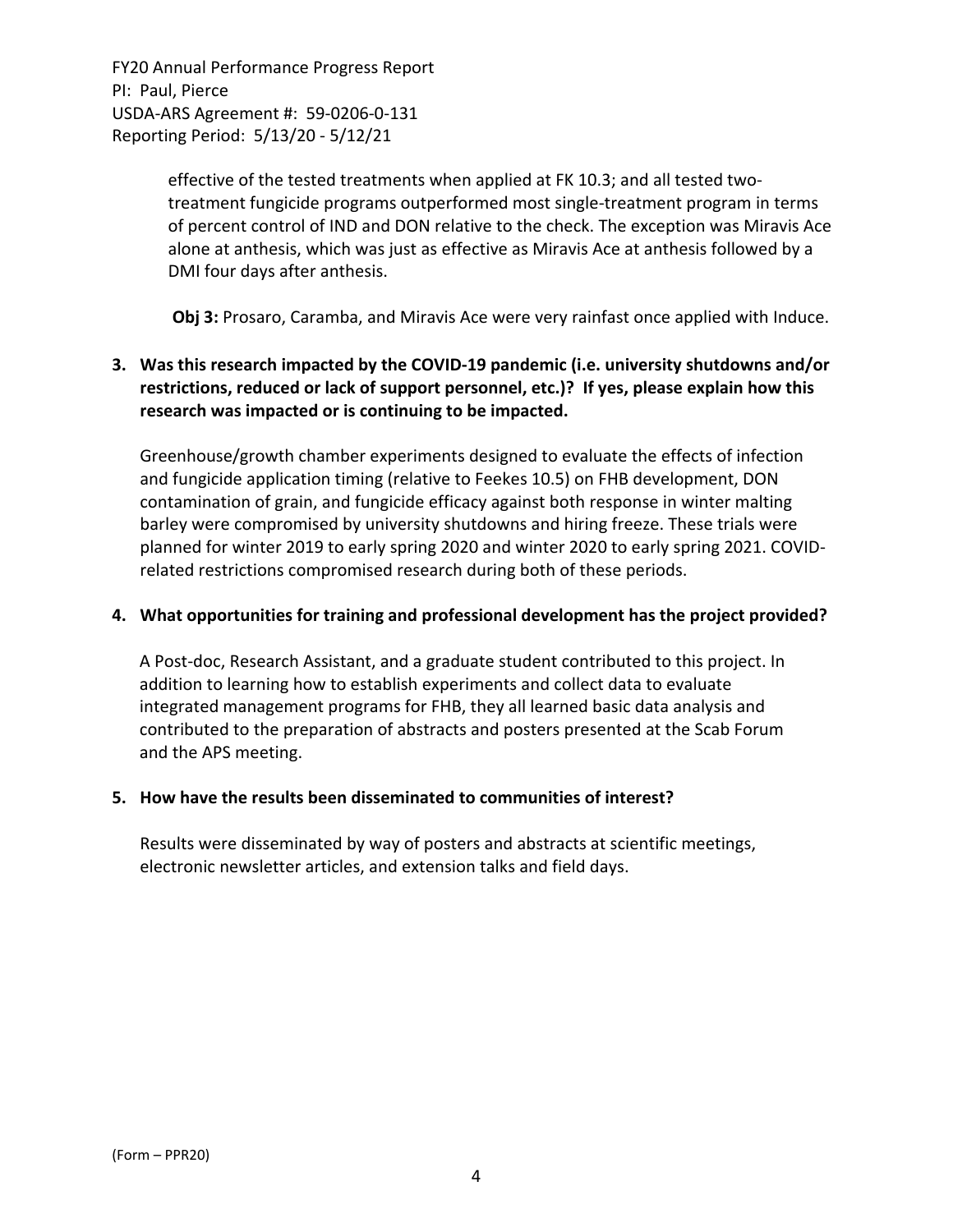## **Project 2:** *Application of Model Ensembles and Machine Learning to the Prediction of Fusarium Head Blight*

### **1. What are the major goals and objectives of the research project?**

The overall goal of this project is to create better models for predicting Fusarium head blight (FHB). The objectives were to:

- 1) Enhance the FHB data matrix with observations collected in collaboration with the MGMT IM‐CP during recent growing seasons;
- 2) Improve predictive models for FHB through "ensemble modeling" approaches that combine estimates from multiple models resulting in a more robust estimate of disease risk;
- 3) Further apply machine learning algorithms that better address non-linear relationships between weather and FHB risk; and
- 4) 4) Uses the FHB observational matrix and the predictive models to develop a suite of case studies that will help stakeholders visualize and understand weather patterns that stimulate or suppress FHB epidemics.
- **2. What was accomplished under these goals or objectives?** *(For each major goal/objective, address these three items below.)*

#### **a) What were the major activities?**

**Obj 1:** During the 2019‐2020 growing season 33 integrated management trials were conducted as part of the MGMT CP in 19 US wheat-growing states (AL, DE, ID, IL, IN, KY, MD, MI, MO, MN, ND, NE, NY, OH, PA, SD, TN, VA, and WI). At least two commercial wheat cultivars, classified as susceptible, moderately susceptible or moderately resistant, were planted in each trial. FHB index, incidence and DON data were collected from non-treated, non-inoculated plots of each cultivar and edited for inclusion in the master data file for FHB risk model development and validation.

**Obj 2:** Working in collaboration with Dr DeWolf, three ensemble modeling approaches (soft voting, weighted model averaging, and stacking) were used to combine 39 logistic regression models that were correlated in their predictions of FHB epidemics. Ensembling was performed on models that were grouped primarily based on weather variables and time periods considered during model development.

**Obj 3** and **4:** will be the focus of FY21 and beyond.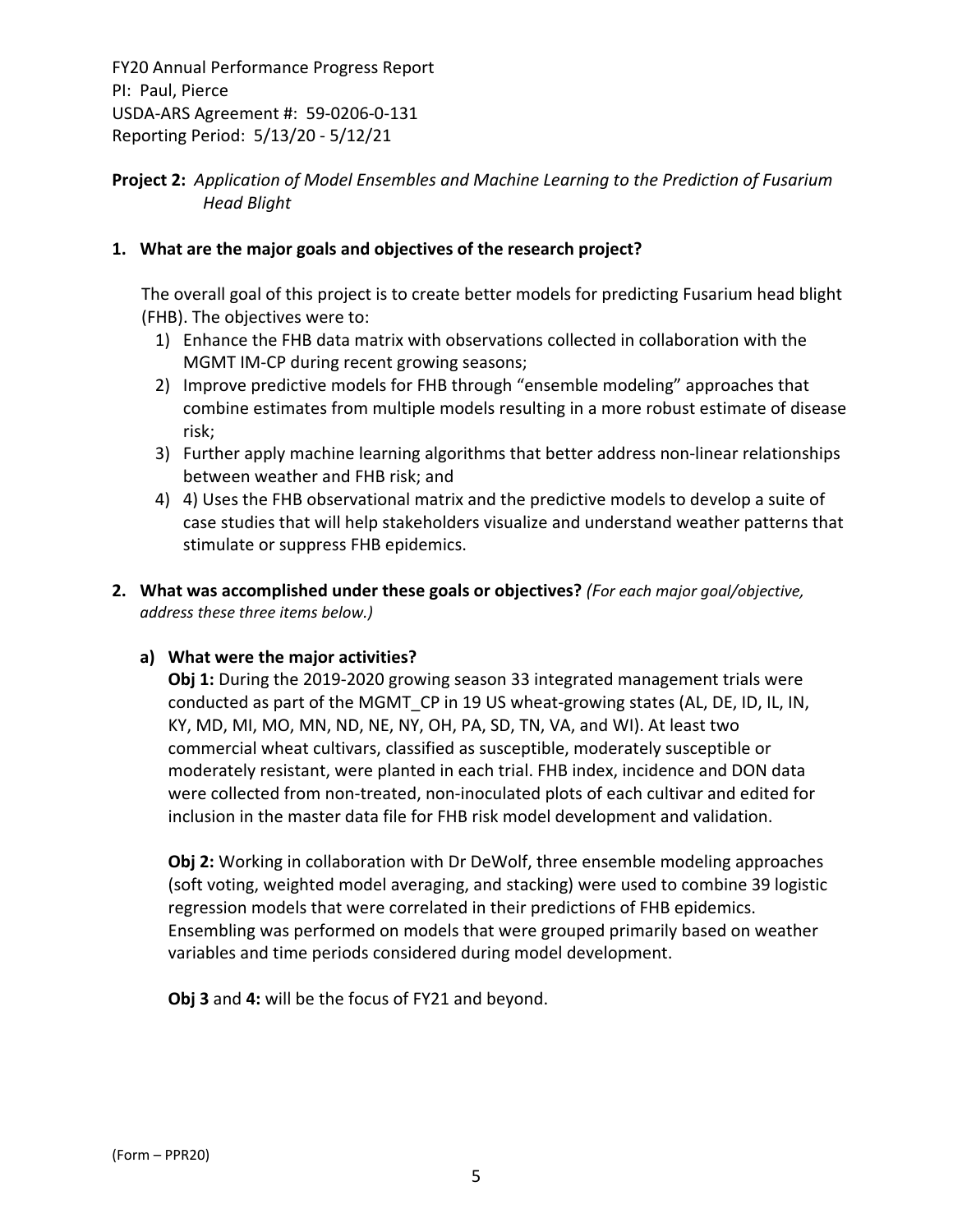### **b) What were the significant results?**

**Obj 1:** A total of 88 new cases (unique combination of cultivar resistance class x trial) with a range of IND levels were collected across states and gain market classes, expanding the range of environmental conditions available in our dataset for model development.

**Obj 2:** The three ensembling approaches were successfully used to combine logistic regression models into ensembles that captured more information and improved prediction accuracy relative to the individual models in several but not all cases.

#### **c) List key outcomes or other achievements.**

**Obj 1:** The MGMT CP again served as an excellent source of new observations for FHB model development.

**Obj 2:** Stacked regression outperformed soft voting and model averaging, resulting in a 24% increase in model accuracy (based on PR‐AUC) than the original, individual models.

## **3. Was this research impacted by the COVID‐19 pandemic (i.e. university shutdowns and/or restrictions, reduced or lack of support personnel, etc.)? If yes, please explain how this research was impacted or is continuing to be impacted.**

No

#### **4. What opportunities for training and professional development has the project provided?**

A graduate student who contributed to the MGMT\_CP learned certain basic aspects of data mining for predictive model development.

#### **5. How have the results been disseminated to communities of interest?**

A manuscript was published.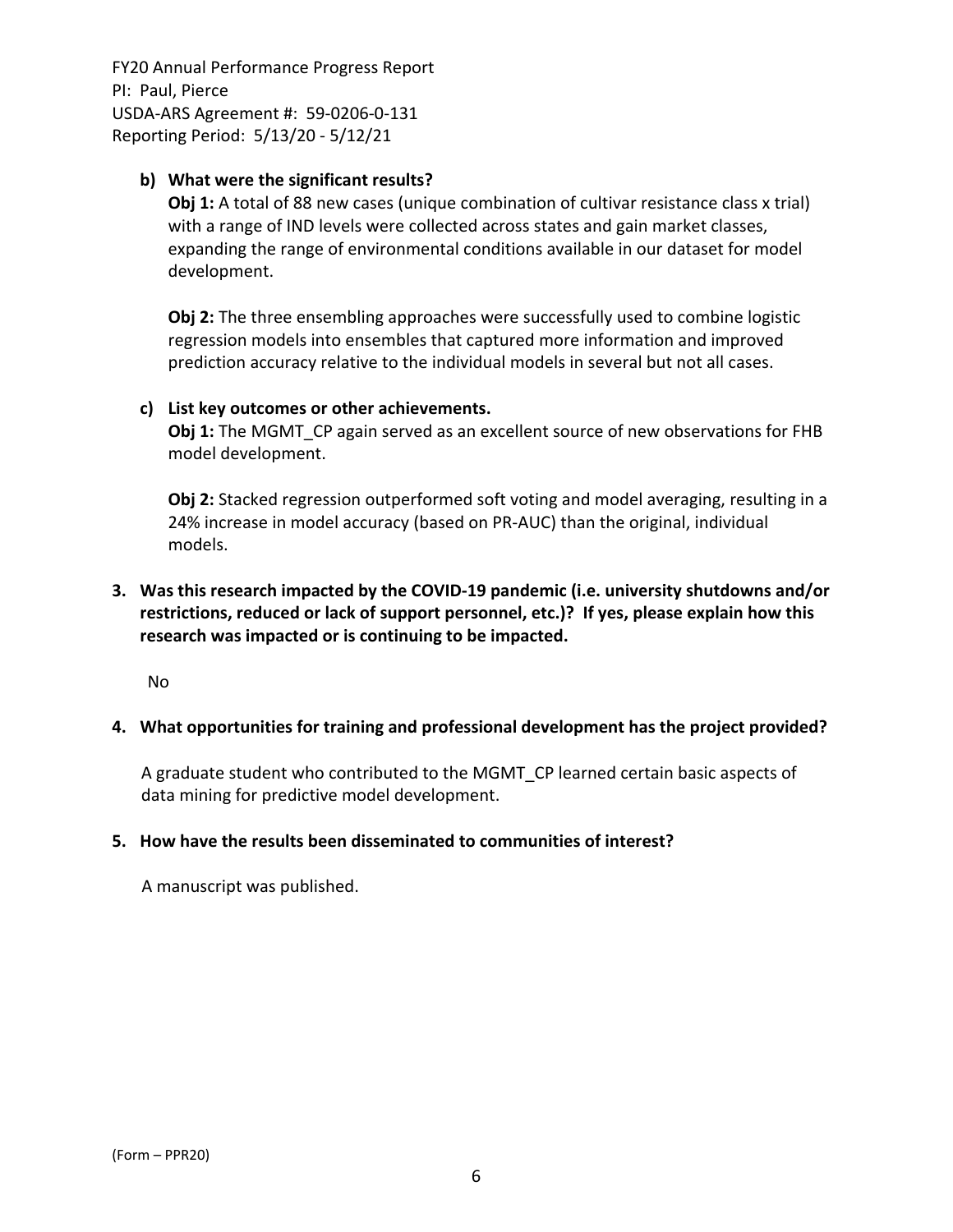# **Training of Next Generation Scientists**

**Instructions:** Please answer the following questions as it pertains to the FY20 award period (5/13/20 ‐ 5/12/21). The term "support" below includes any level of benefit to the student, ranging from full stipend plus tuition to the situation where the student's stipend was paid from other funds, but who learned how to rate scab in a misted nursery paid for by the USWBSI, and anything in between.

**1. Did any graduate students in your research program supported by funding from your USWBSI grant earn their MS degree during the FY20 award period?** ☐Yes ☒No

**If yes, how many?** Click to enter number here.

**2. Did any graduate students in your research program supported by funding from your USWBSI grant earn their Ph.D. degree during the FY20 award period?**

☐Yes ☒No **If yes, how many?** Click to enter number here.

**3. Have any post docs who worked for you during the FY20 award period and were supported by funding from your USWBSI grant taken faculty positions with universities?** ☐Yes ☒No

**If yes, how many?** Click to enter number here.

**4. Have any post docs who worked for you during the FY20 award period and were supported by funding from your USWBSI grant gone on to take positions with private ag‐ related companies or federal agencies?**

☐Yes ☒No

**If yes, how many?** Click to enter number here.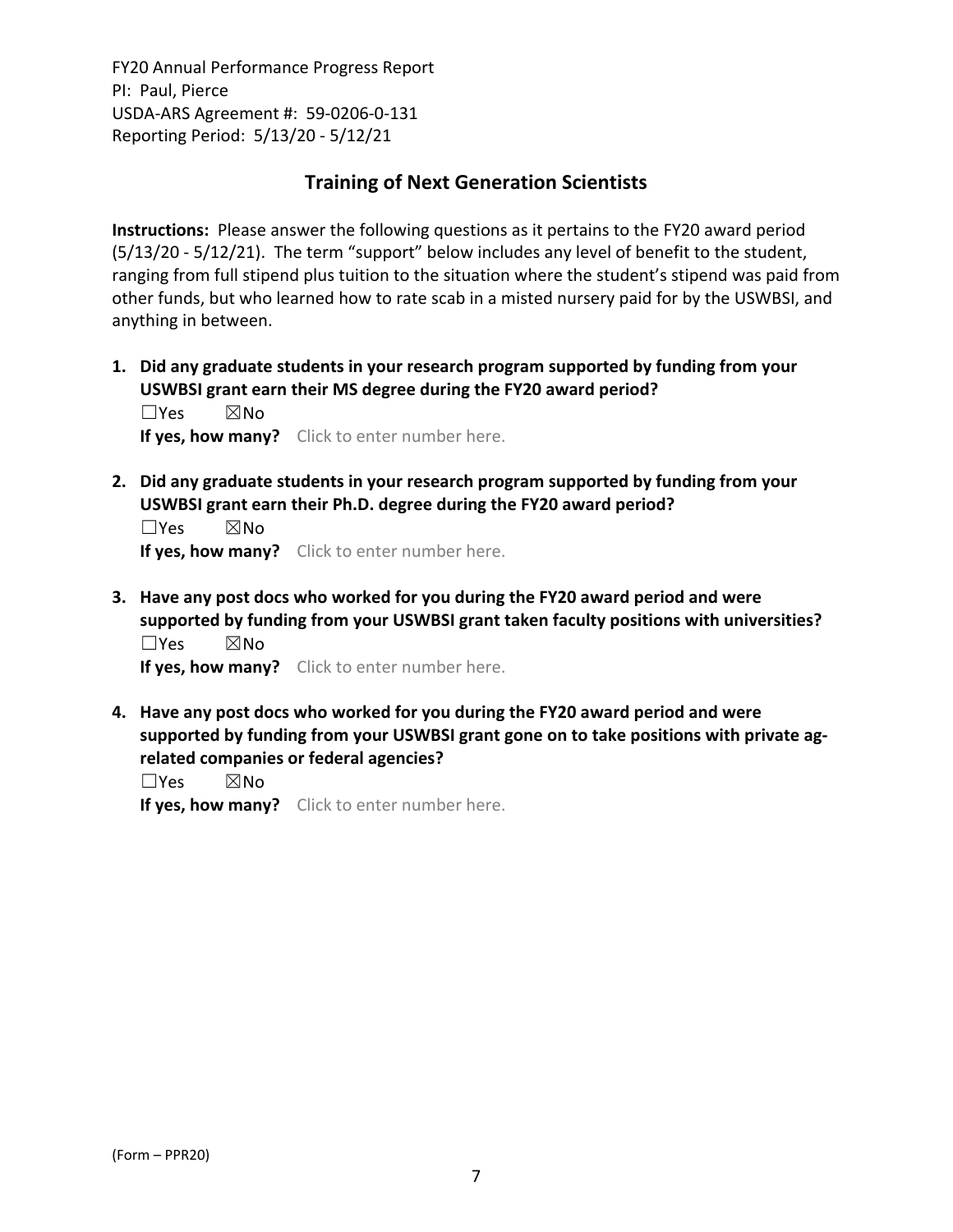# **Release of Germplasm/Cultivars**

**Instructions:** In the table below, list all germplasm and/or cultivars released with full or partial support through the USWBSI during the FY20 award period (5/13/20 - 5/12/21). All columns must be completed for each listed germplasm/cultivar. Use the key below the table for Grain Class abbreviations. 

| <b>Name of Germplasm/Cultivar</b> | <b>Grain Class</b>    | <b>FHB Resistance</b>                                  | <b>FHB</b><br><b>Rating</b><br>$(0-9)$ | Year<br><b>Released</b> |
|-----------------------------------|-----------------------|--------------------------------------------------------|----------------------------------------|-------------------------|
| N/A                               | Select Grain<br>Class | Select what represents<br>your most resistant<br>check | Enter as<br>text 0-9<br>rating         | Select Year             |
| Click here to enter text.         | Select Grain<br>Class | Select what represents<br>your most resistant<br>check | Enter as<br>text 0-9<br>rating         | Select Year             |
| Click here to enter text.         | Select Grain<br>Class | Select what represents<br>your most resistant<br>check | Enter as<br>text 0-9<br>rating         | Select Year             |
| Click here to enter text.         | Select Grain<br>Class | Select what represents<br>your most resistant<br>check | Enter as<br>text 0-9<br>rating         | Select Year             |
| Click here to enter text.         | Select Grain<br>Class | Select what represents<br>your most resistant<br>check | Enter as<br>text 0-9<br>rating         | Select Year             |
| Click here to enter text.         | Select Grain<br>Class | Select what represents<br>your most resistant<br>check | Enter as<br>text 0-9<br>rating         | Select Year             |
| Click here to enter text.         | Select Grain<br>Class | Select what represents<br>your most resistant<br>check | Enter as<br>text 0-9<br>rating         | Select Year             |
| Click here to enter text.         | Select Grain<br>Class | Select what represents<br>your most resistant<br>check | Enter as<br>text 0-9<br>rating         | Select Year             |
| Click here to enter text.         | Select Grain<br>Class | Select what represents<br>your most resistant<br>check | Enter as<br>text 0-9<br>rating         | Select Year             |
| Click here to enter text.         | Select Grain<br>Class | Select what represents<br>your most resistant<br>check | Enter as<br>text 0-9<br>rating         | Select Year             |
| Click here to enter text.         | Select Grain<br>Class | Select what represents<br>your most resistant<br>check | Enter as<br>text 0-9<br>rating         | Select Year             |
| Click here to enter text.         | Select Grain<br>Class | Select what represents<br>your most resistant<br>check | Enter as<br>text 0-9<br>rating         | Select Year             |
| Click here to enter text.         | Select Grain<br>Class | Select what represents<br>your most resistant<br>check | Enter as<br>text 0-9<br>rating         | Select Year             |
| Click here to enter text.         | Select Grain<br>Class | Select what represents<br>your most resistant<br>check | Enter as<br>text 0-9<br>rating         | Select Year             |

NOTE: Leave blank if you have nothing to report or if your grant did NOT include any VDHR-related projects.

**NOTE:** List the associated release notice or publication under the appropriate sub-section in the 'Publications' section of the FPR.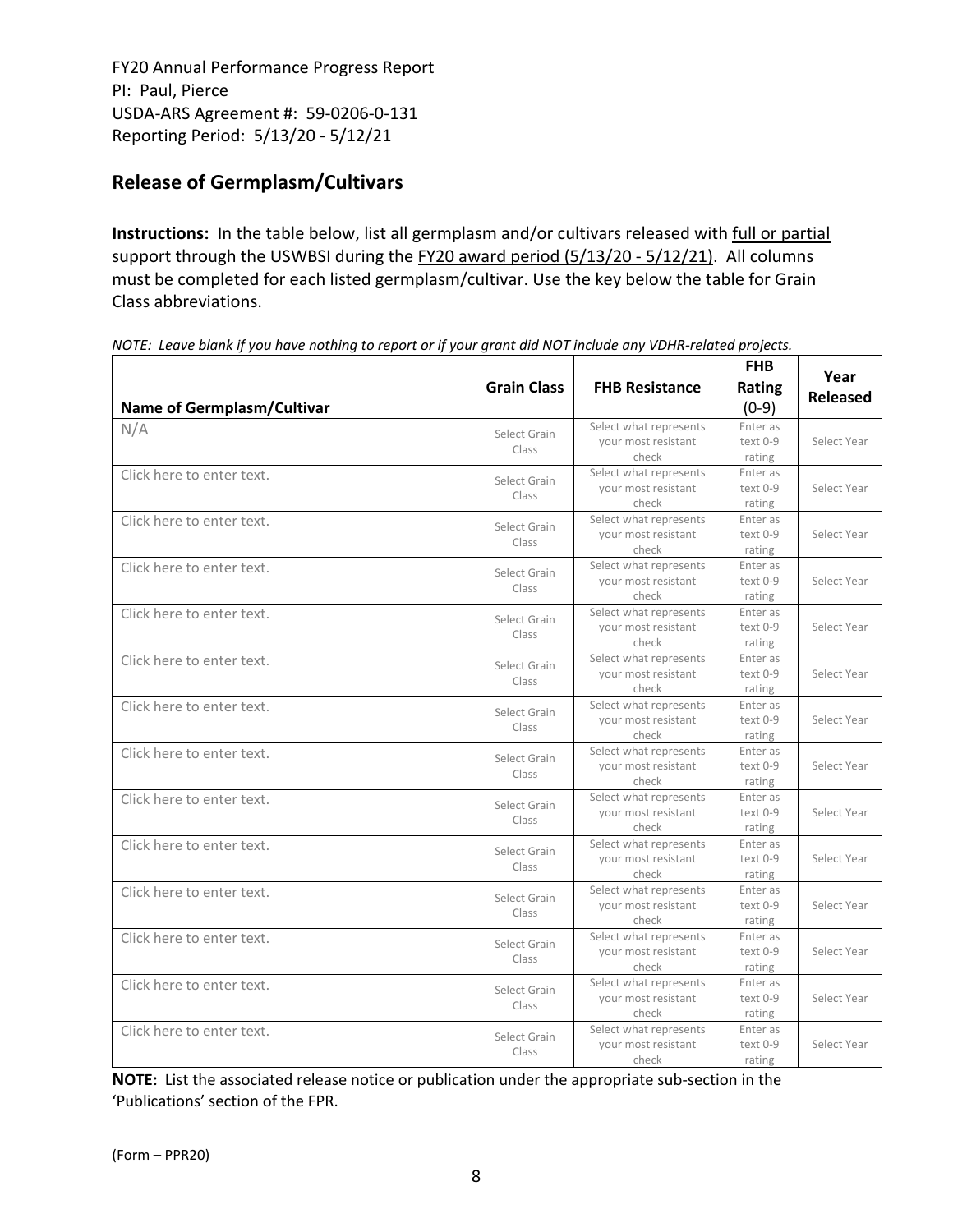# **Publications, Conference Papers, and Presentations**

**Instructions:** Refer to the PR\_Instructions for detailed more instructions for listing publications/presentations about your work that resulted from all of the projects included in the FY20 grant award. Only citations for publications published (submitted or accepted) or presentations presented during the **award period (5/13/20 ‐ 5/12/21**) should be included. If you did not publish/submit or present anything, state 'Nothing to Report' directly above the Journal publications section.

NOTE: Directly below each citation, you **must** indicate the Status (i.e. published, submitted, etc.) and whether acknowledgement of Federal support was indicated in the publication/ presentation. See example below for a poster presentation with an abstract:

Winn, Z.J., Acharya, R., Lyerly, J., Brown‐Guedira, G., Cowger, C., Griffey, C., Fitzgerald, J., Mason R.E., and Murphy, J.P. (2020, Dec 7‐11). Mapping of Fusarium Head Blight Resistance in NC13‐20076 Soft Red Winter Wheat (p. 12). In: Canty, S., Hoffstetter, A. and Dill‐Macky, R. (Eds.), *Proceedings of the 2020 National Fusarium Head Blight Forum*. https://scabusa.org/pdfs/NFHBF20\_Proceedings.pdf. Status: Abstract Published and Poster Presented Acknowledgement of Federal Support: YES (Abstract and Poster)

## **Journal publications.**

Shah, D. A., De Wolf, E. D., Paul, P. A. and Madden, L. V. 2021. 2021. Accuracy in the prediction of disease epidemics when ensembling simple but highly correlated models. PLOS Computational Biology | https://doi.org/10.1371/journal.pcbi.1008831 Statue: Published Acknowledgements of Federal Support: Yes

#### **Books or other non‐periodical, one‐time publications.**

Nothing to report

## **Other publications, conference papers and presentations**.

Bucker Moraes, W., Madden, L. V. and Paul, P. A. 2020. Effects of genetic resistance and fungicide application on Fusarium head blight as influenced by pre- and post-anthesis rainfall. In: Canty, S., A. Hoffstetter, and R. Dill‐Macky (Eds.), Proceedings of the 2020 National Fusarium Head Blight Forum (p.29). East Lansing, MI: U.S. Wheat & Barley Scab Initiative.

Statue: Abstract published and Poster Presented Acknowledgements of Federal Support: Yes (Abstract and Poster)